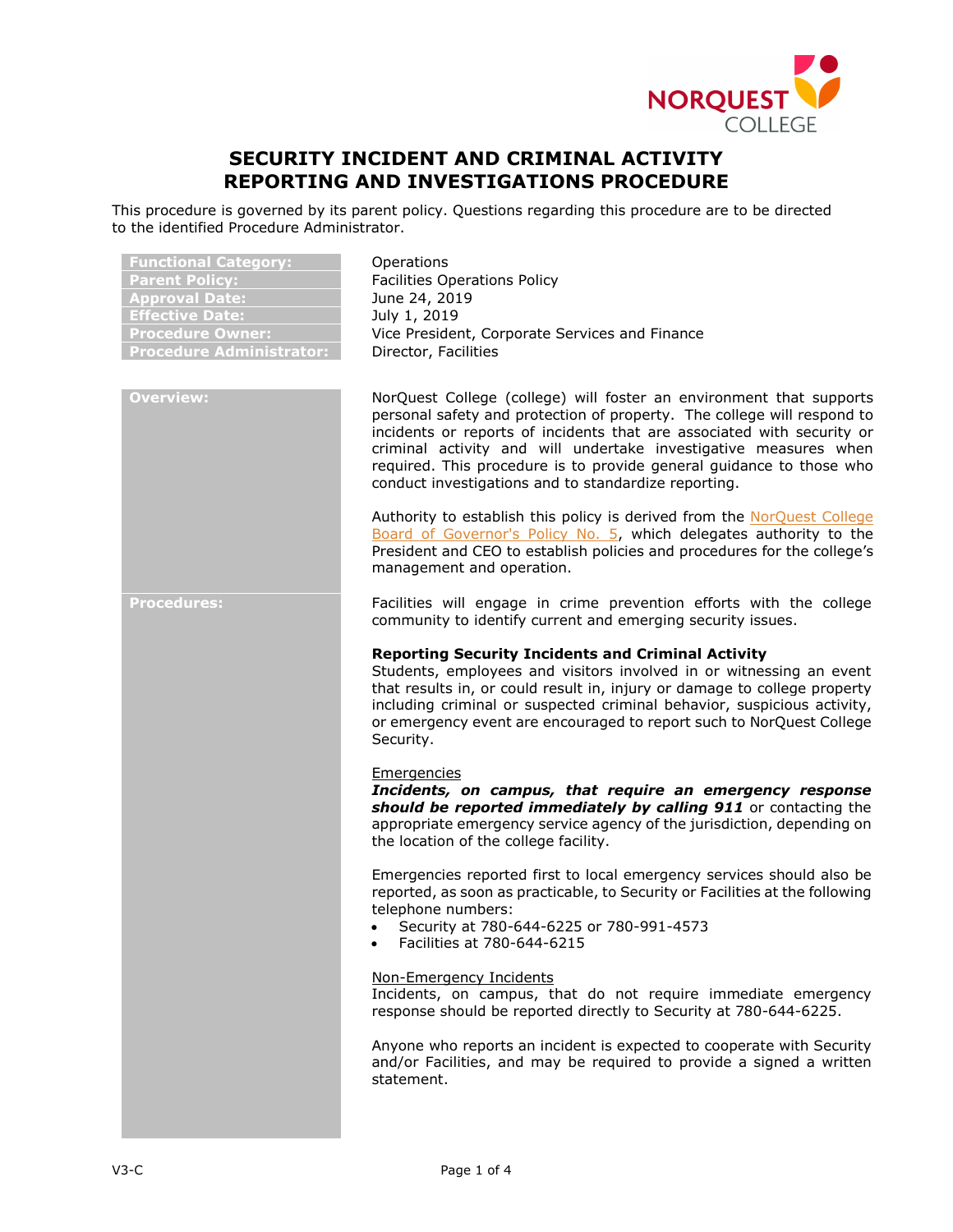

## **Confidentiality and Privacy**

All persons have a right to privacy and that confidential information be held in the strictest confidence by the college. Personal information will be collected, used, and disclosed in accordance with the Criminal Code of Canada, *Human Rights Act*, *Freedom of Information and Protection of Privacy Act*, and the *Health Information Act*.

### **Investigation of Security Incidents and Criminal Activity**

Security incidents and criminal activity reported to the college will be reviewed by the Emergency & Ancillary Services Consultant and, where warranted, an investigation will be initiated.

### **Security Incidents**

The Emergency & Ancillary Services Consultant will manage security incident investigations.

• Where warranted, a qualified individual may be appointed to take the lead role as Investigator to gather information and maintain a documented record of the investigation.

Security incidents and criminal activity reported regarding employees will be turned over to the Vice President, People for their review and action as it pertains to the:

- Code of Conduct & Respectful Workplace & Learning Environment [Complaints & Investigation Procedure](https://www.norquest.ca/about-us/policies-procedures/human-resources/code-of-conduct-policy/code-of-conduct-respectful-workplace-learning.aspx)
- [Respectful Workplace and Learning Environment Policy](https://www.norquest.ca/about-us/policies-procedures/human-resources/respectful-workplace-and-learning-environment-policy.aspx)
- [Safe Disclosure Policy](https://www.norquest.ca/about-us/policies-procedures/human-resources/safe-disclosure-policy.aspx)
- [Safe Disclosure Procedure](https://www.norquest.ca/about-us/policies-procedures/human-resources/safe-disclosure-policy/safe-disclosure-procedure.aspx)
- **[Sexual Violence Policy](https://www.norquest.ca/about-us/policies-procedures/operations/sexual-violence-policy.aspx)**
- [Sexual Violence Procedure \(Employees\)](https://www.norquest.ca/about-us/policies-procedures/operations/sexual-violence-policy/sexual-violence-procedure-employees.aspx)

Security incidents and criminal activity reported regarding students will be turned over to the Student Judicial Affairs Office for their review and action as it pertains to the:

- [Non-Academic Misconduct Procedure](https://www.norquest.ca/about-us/policies-procedures/academic/student-judicial-affairs-policy/non-academic-misconduct-procedure.aspx)
- [Sexual Violence Policy](https://www.norquest.ca/about-us/policies-procedures/operations/sexual-violence-policy.aspx)
- **[Sexual Violence Procedure \(Student\)](https://www.norquest.ca/about-us/policies-procedures/operations/sexual-violence-policy/sexual-violence-procedure-student.aspx)**
- **[Student Complaints Procedure](https://www.norquest.ca/about-us/policies-procedures/academic/student-judicial-affairs-policy/student-complaints-procedure.aspx)**
- **[Student Judicial Affairs Policy](https://www.norquest.ca/about-us/policies-procedures/academic/student-judicial-affairs-policy.aspx)**

#### Criminal Investigations

The Emergency & Ancillary Services Consultant will, when appropriate to do so and if not already reported, notify police or other authorities when a report of criminal or potential criminal activity has been received.

- Criminal investigations are conducted by local law enforcement authorities.
- The Emergency & Ancillary Services Consultant will be the main college contact point for police authorities conducting investigations.
	- o The names of the investigating police agency, constable(s), and the assigned police file number shall be recorded for all incidents under investigation by police or other authorities.

The Emergency & Ancillary Services Consultant will immediately notify the Director, Facilities and the Vice President, Corporate Services and Finance for incidents that are criminal in nature.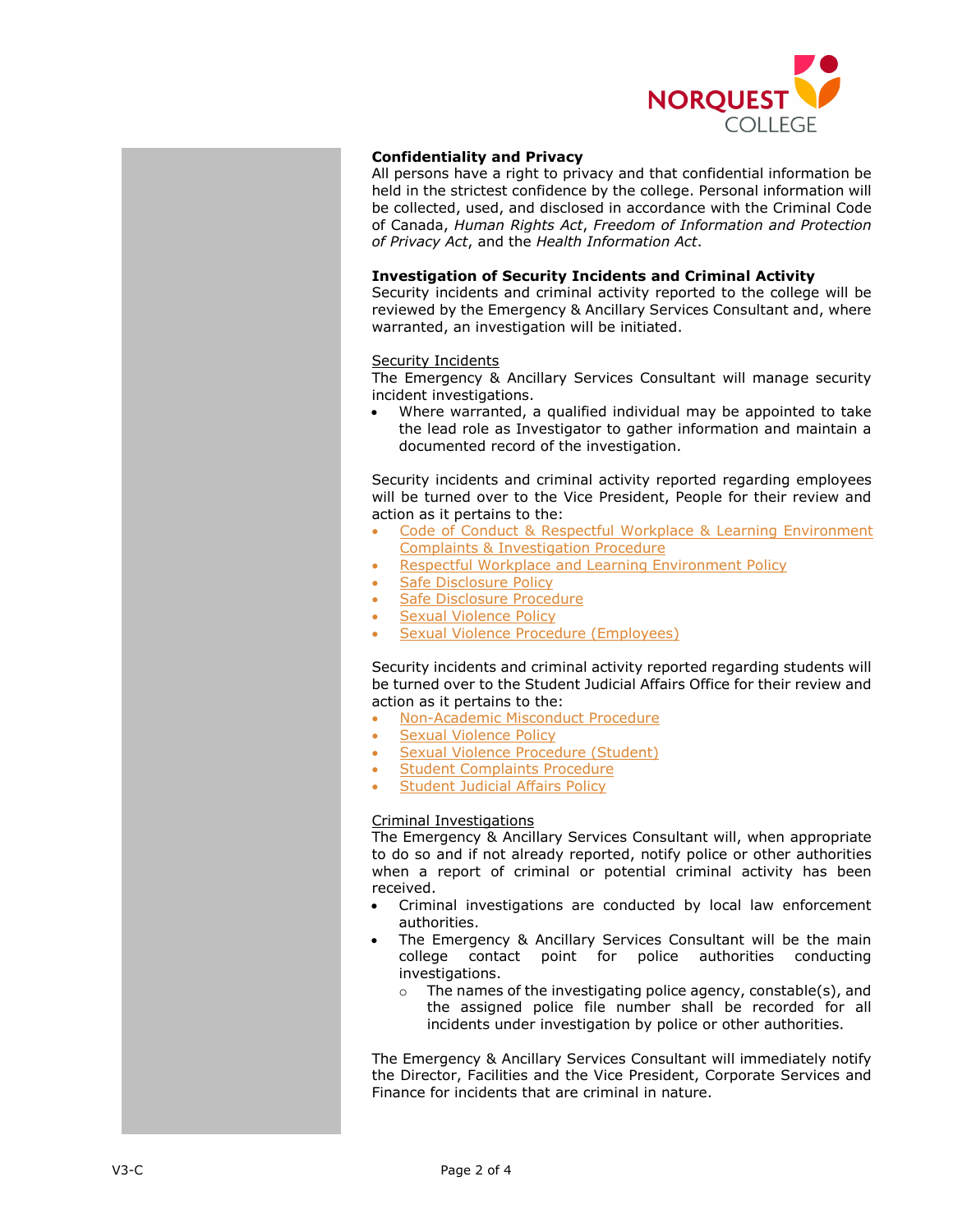

#### Access to College Facilities

Access to college facilities may be required to support a security incident or criminal activity investigation.

- Access to, and search of, any college facility workspace will be preauthorized by the Director, Facilities.
- The Emergency & Ancillary Services Consultant may, during an investigation, secure the area, protect evidence, document the events and take photographs or video.
	- o Any evidence collected or seized will be secured and documented

#### Access to College Systems

Access to college systems may be required to support a security incident or criminal activity investigation.

- Access to and retrieval of Closed Circuit Television (CCTV) system recorded information will be in accordance with the Surveillance Systems Policy.
- Access to and retrieval of card access control system recorded information will be by the Emergency & Ancillary Services Consultant or others authorized by the Director, Facilities.

#### Search and Retrieval of Records

Search and retrieval of records may be required to support an investigation.

- Pre-authorization from the President and CEO, or from the Chair of the Board of Governors should the President and CEO be under investigation, is required to search or retrieve records.
- Search or retrieval of electronic information or data stored on college computers, servers or network, portable storage devices, hand-held devices or other such electronic or digital devices will be conducted by the Technology and Creative Services division.
- Records obtained (both confidential and non-confidential), in support of an investigation, will be treated as confidential and stored in a secure location. Records will only be viewed by police or others authorized to do so as part of the investigation.

#### Investigation Decision

Actions will be taken based on the investigation that will be appropriate to protect college students, employees, visitors and the college reputation.

Should there be a need for further action, recommendations will be provided to the Vice President, Corporate Services and Finance for executive direction.

**Definitions: Investigative Measures**: may include; individual interviews, access to confidential and non-confidential records, use of investigative products and devices, access to work space, personal belongings, work/instructional/storage spaces and the use of police and external security services. Investigative measures may also include the use and monitoring of surveillances systems.

**Investigator**: person authorized to conduct a formal investigation.

**Record:** means a record of information in any form and includes notes, images, audiovisual recordings, x-rays, books, documents, maps, drawings, photographs, letters, vouchers and papers and any other information that is written, photographed, recorded or stored in any